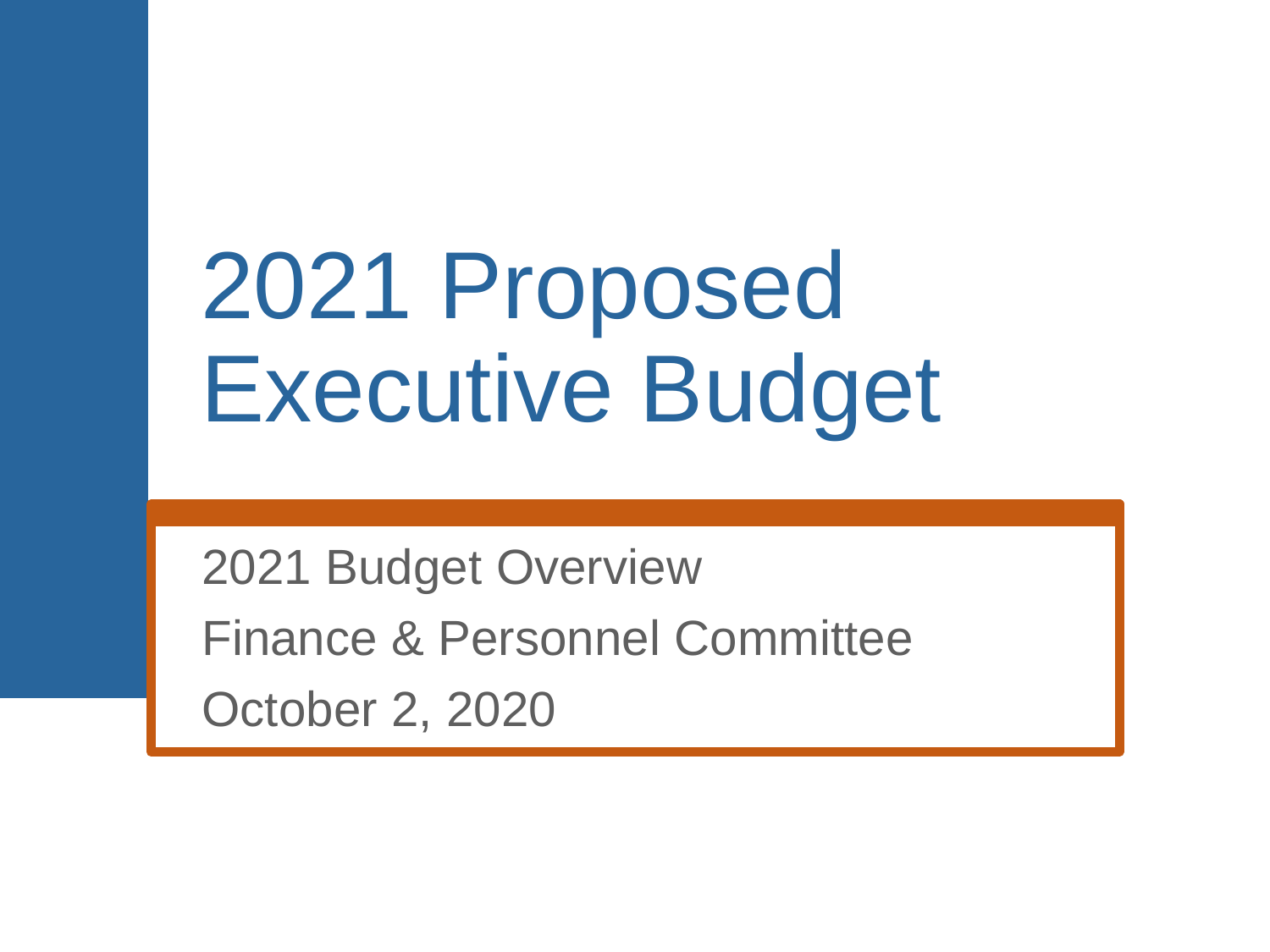## 2021 Budget

- 1. Total Proposed 2021 Budget: \$1.6 billion
	- Proposed Tax Levy-Supported Budget: \$1.2 billion
	- General City Purposes (GCP) Budget: \$639.4 million
- 2. Total Proposed Tax Levy of \$299.2 million
- 3. Non-Tax Levy-supported Budget: \$390.7 million
	- Enterprise funds: \$314.1 million
	- Grant & Aid Fund: \$51.4 million
	- County Delinquent Tax Fund: \$8.0 million
	- Development Fund: \$17.3 million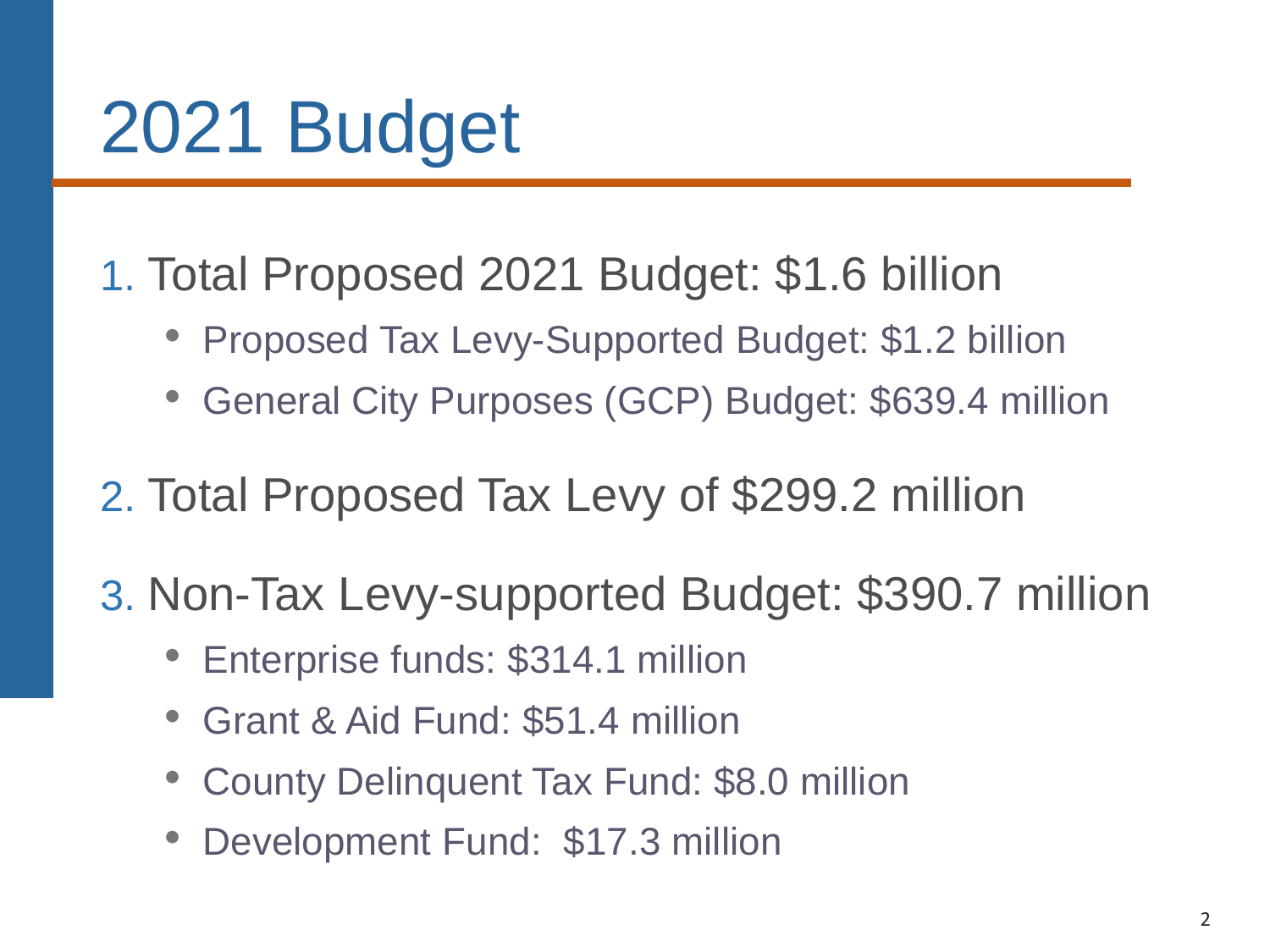#### 2021 Proposed Budget "Bottom Line"

- 1. General City Purposes Budget: +0.3% (\$+1.7 million)
	- Department expenses: +2.9% (\$+19.0 million)
	- \$4.0 million increase (+3.6%) to Employee Health Care Benefits and Workers' Compensation appropriations
- 2. Total tax levy:  $+2.8\%$  (\$8.2 million); proposed tax rate = \$10.06 (- 52 cents)
- 3. Proposed non-property tax revenues: +0.8% (\$+4.2 million)
- 4. Expenditure Restraint Program (ERP) operating expense limit
	- ERP Aid = \$10.3 million in 2020 Budget
	- There is an estimated ~ \$12 million difference between 2021 proposed ERP expense budget and the estimated ERP limit for 2022 aid eligibility
	- ERP threshold will be finalized in October
	- Operating expense total over the limit (regardless of funding source) would disqualify City from 2022 ERP aid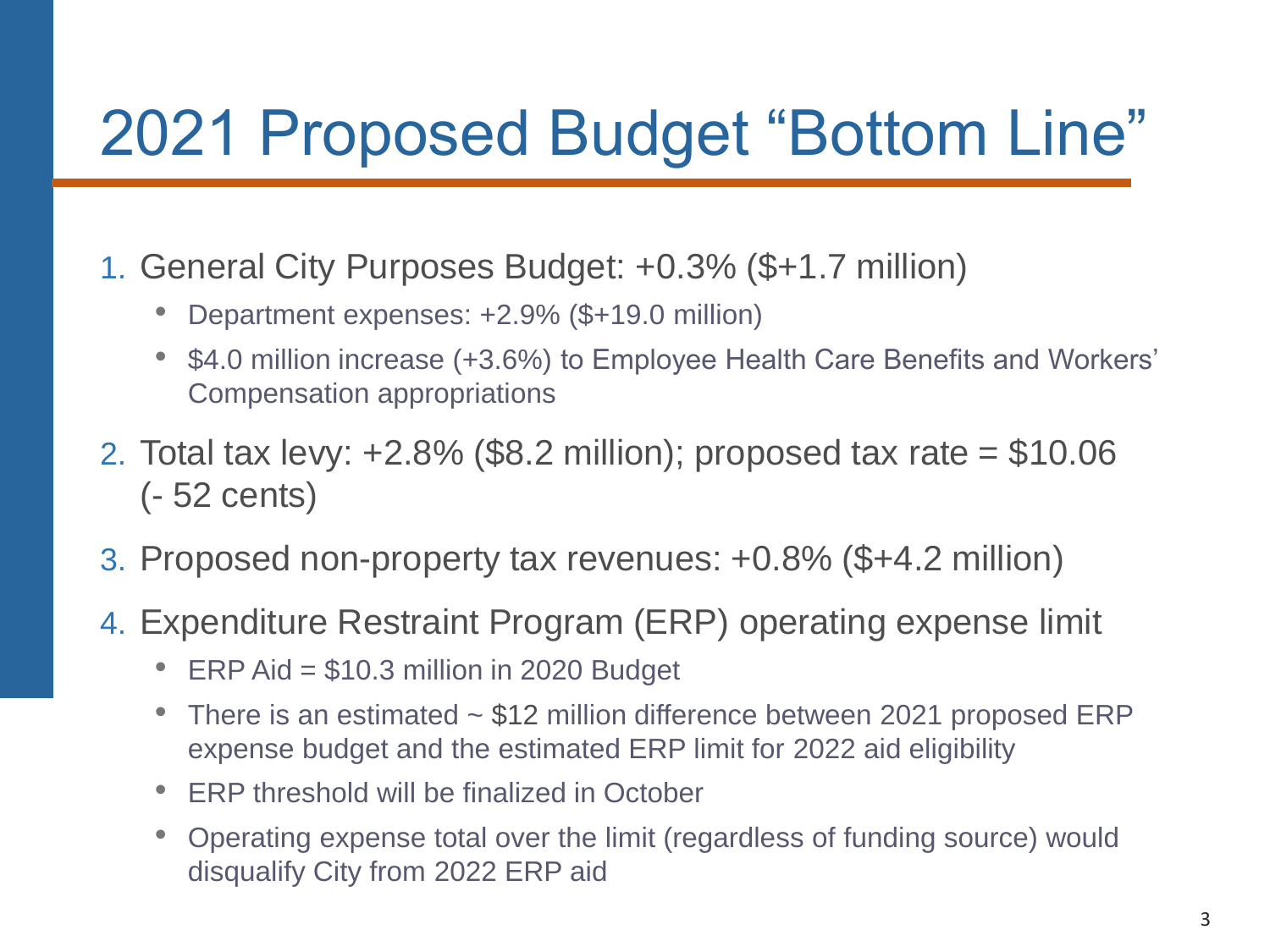### Proposed 2021 Budget Impact on Typical Household

#### **Typical Household Impact**

- $\blacksquare$  Tax Levy:  $\pm$  \$25.10
- **Municipal Services Bill: + \$64.48**
- $\blacksquare$  Net Impact:  $\pm$  \$89.58 (+5.3%)

#### **Based on the average residential value of \$117,601 for 2019 and \$126,235 for 2020**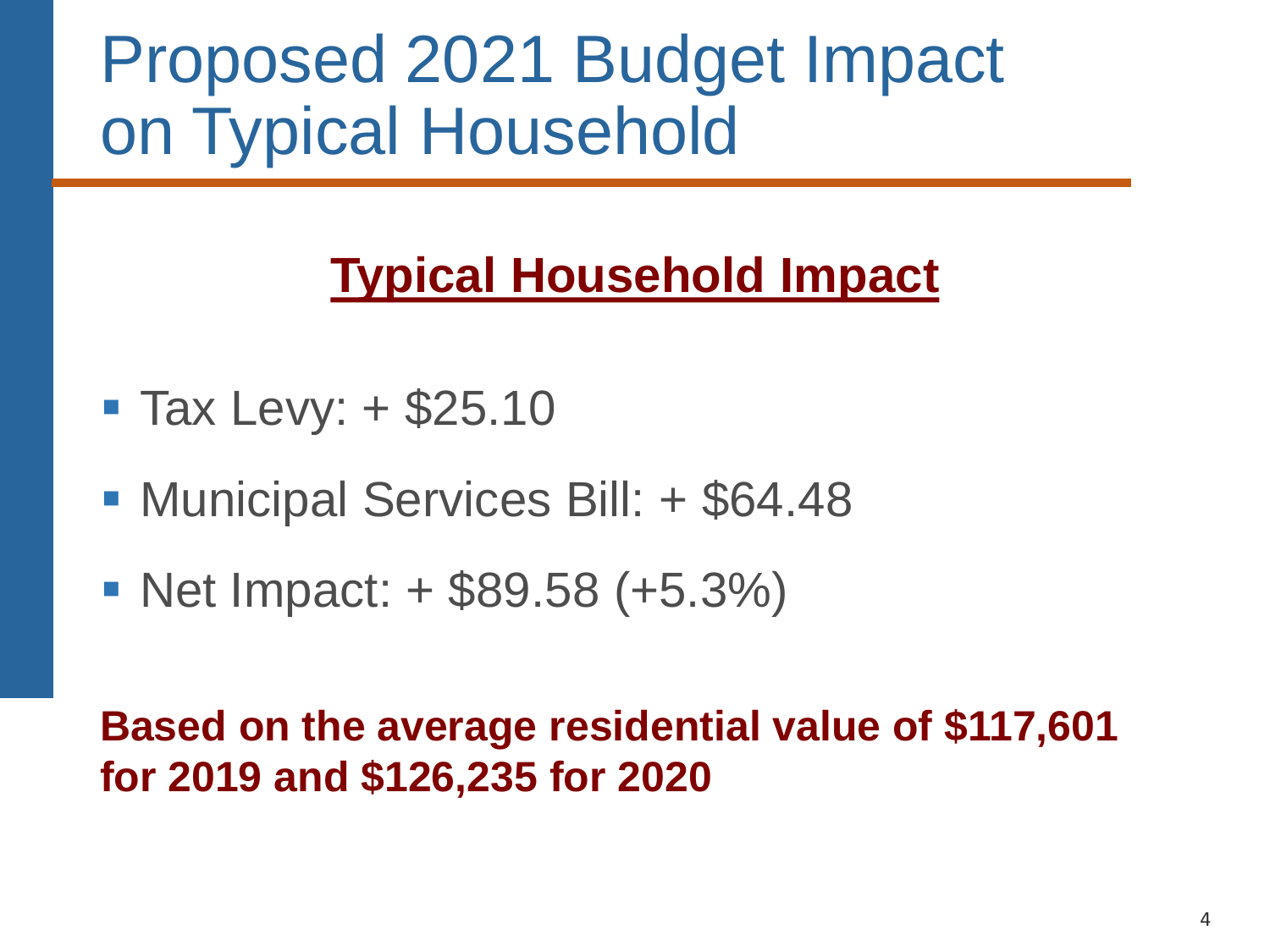#### 2021 Proposed Tax Levy: Distribution by Budget Section/Purpose



*The total 2021 proposed tax levy: \$299.2 million.*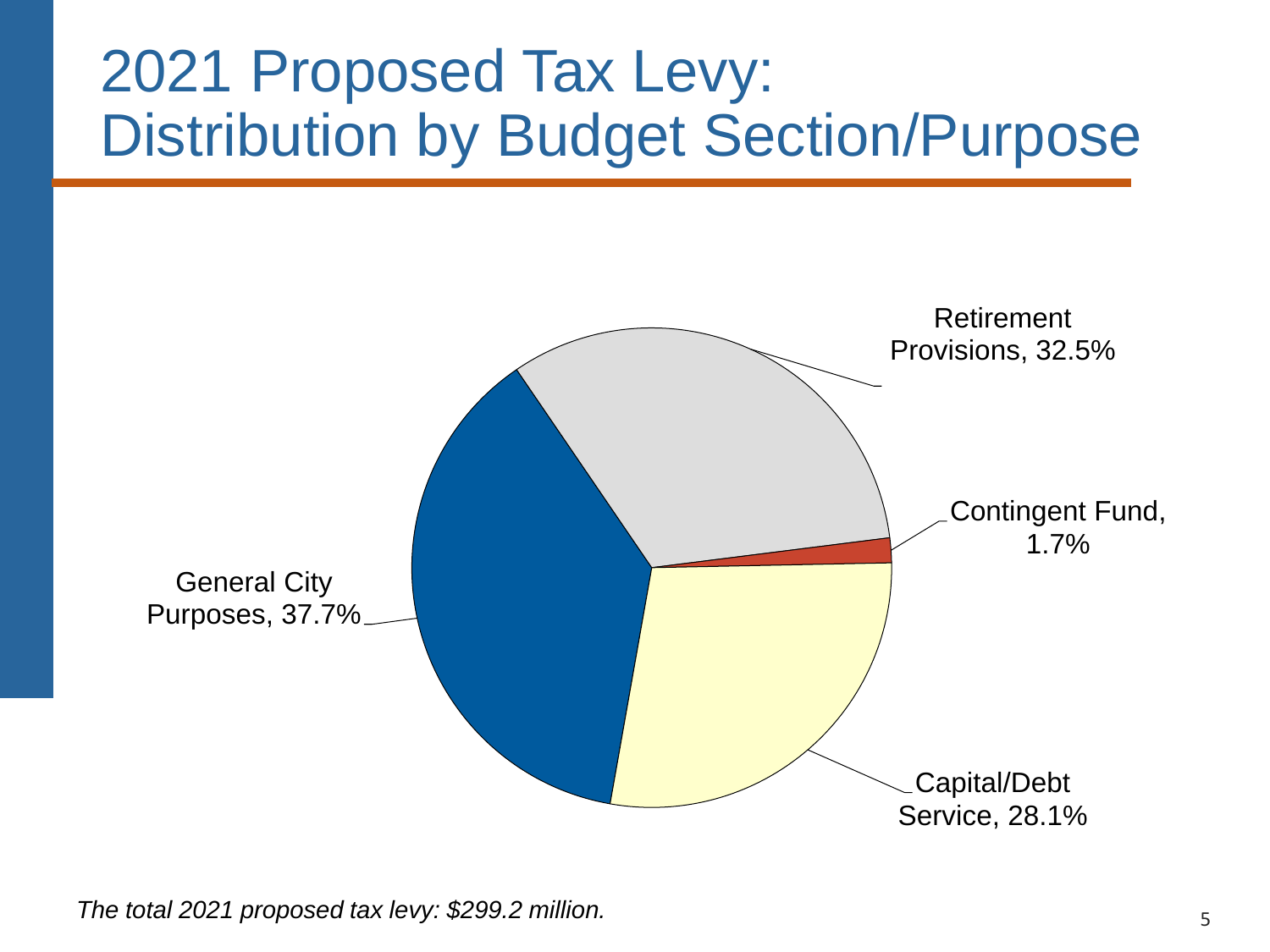#### City of Milwaukee 2021 Revenue Sources: Tax Levy Supported Budget

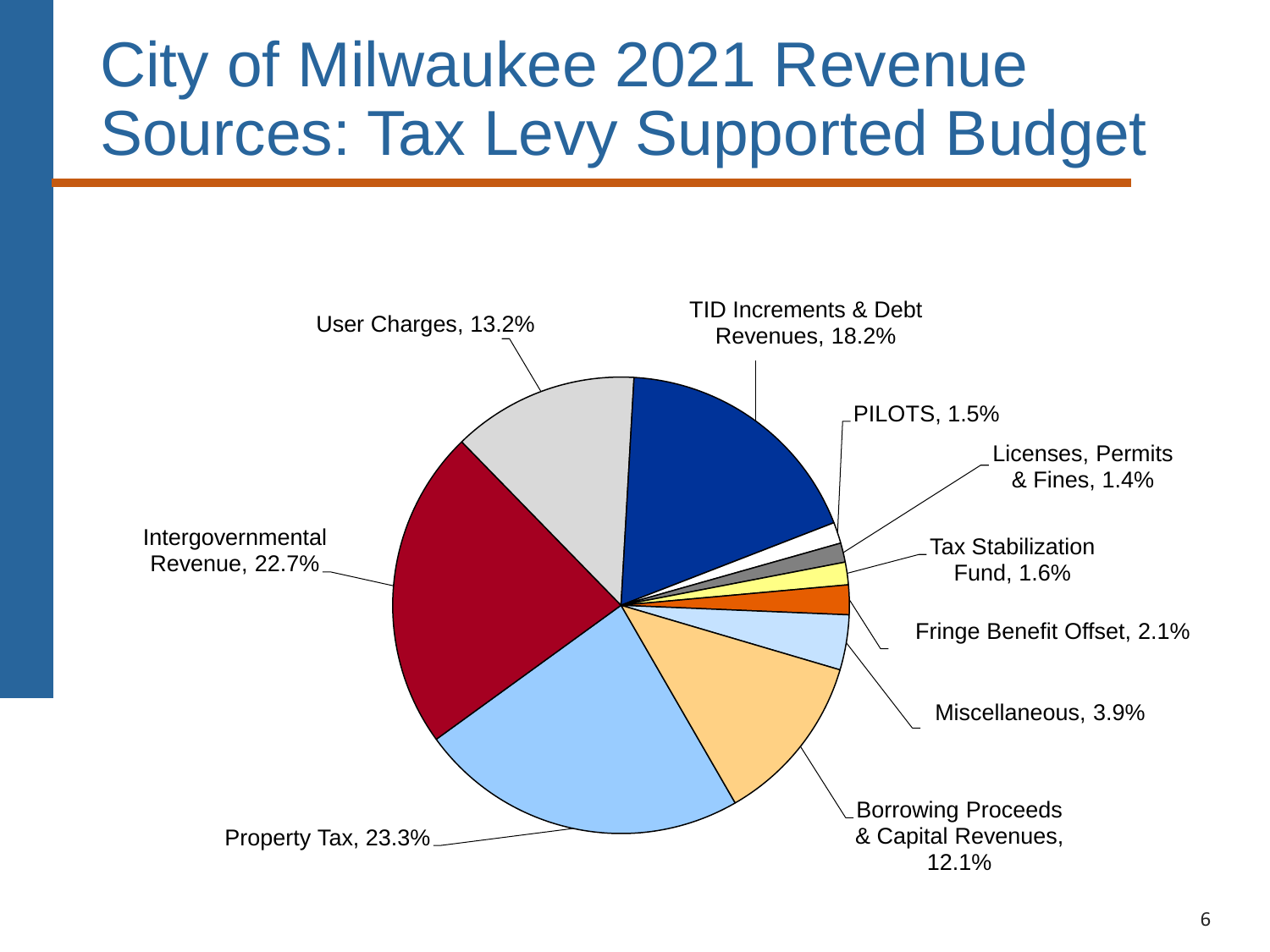#### Trends in State General Purpose Revenue (GPR) and City Shared Revenue/ERP Aid: 2003 and 2021

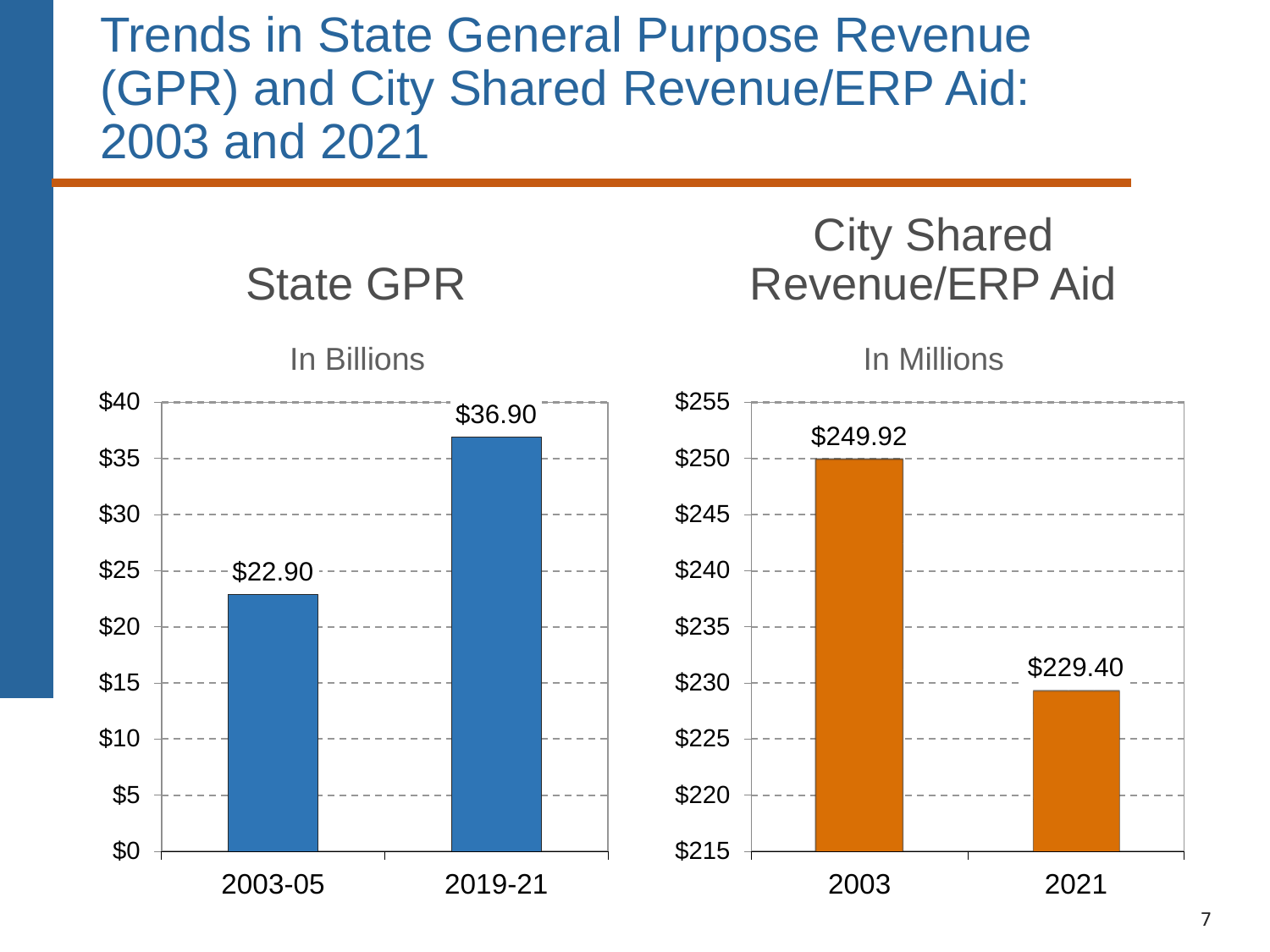#### City Tax Levy vs. State Shared Revenue

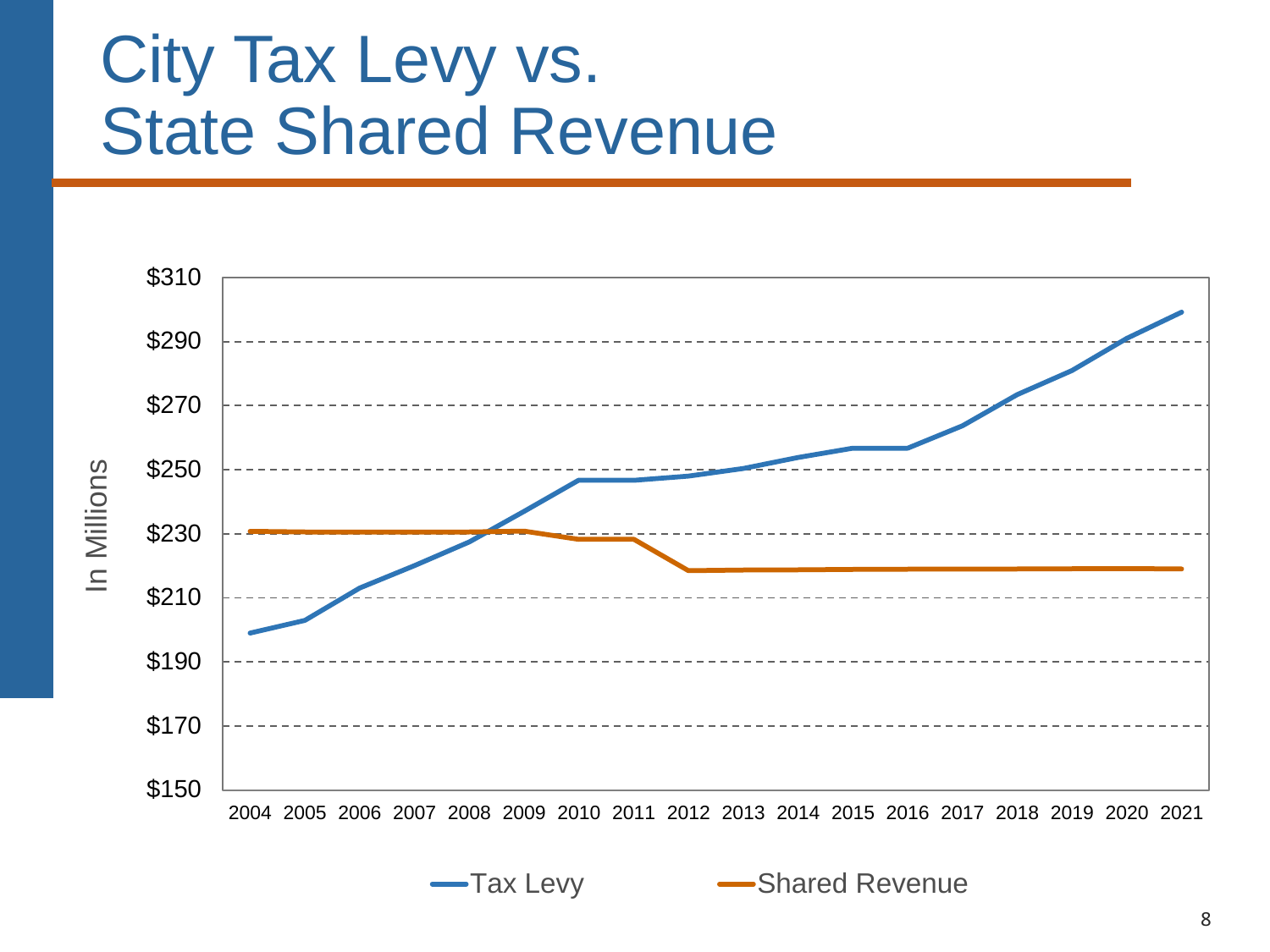### 2021 Proposed General City Purposes Budget: Expenditures



*Note: Three departments (DPW, Police, Fire) comprise 86.4% of the Proposed 2021 General City Purposes Budget.*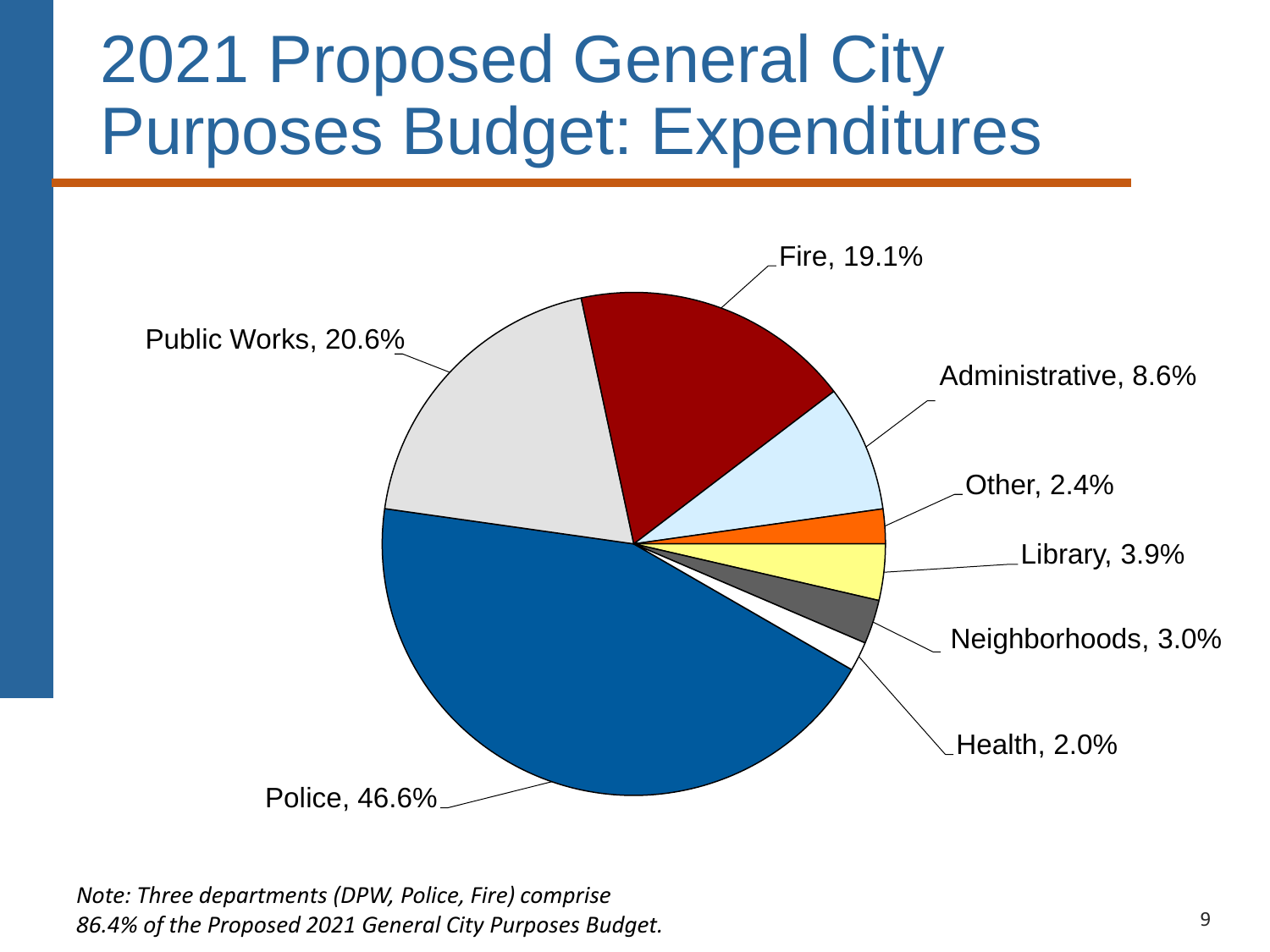### 2021 Proposed Departmental Expenditures: All Funds



*Note: Three departments (DPW, Police, Fire) comprise 74.4% of the Proposed 2021 General City Purposes Budget.*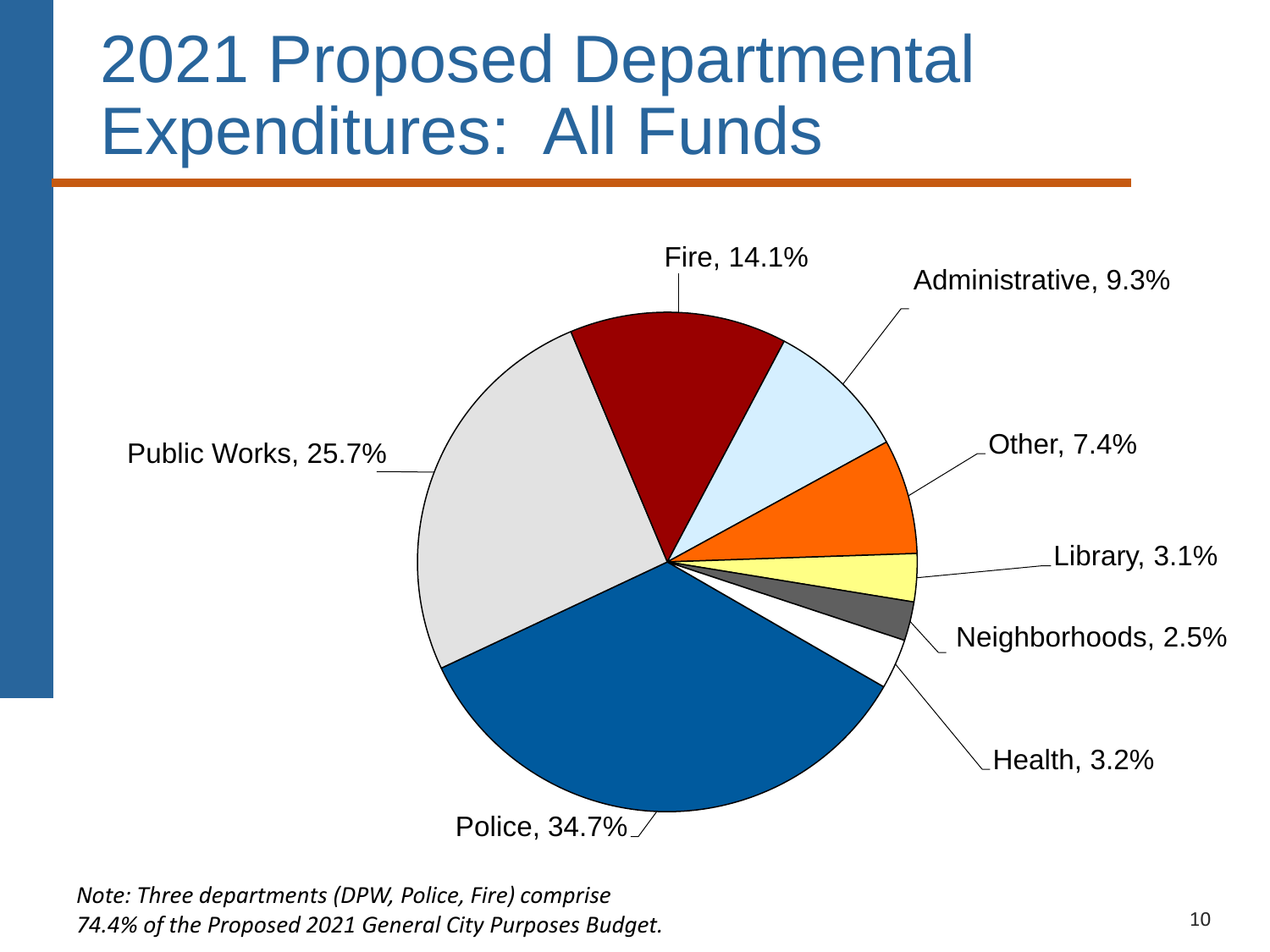### 2021 General Fund Budget Request Compared to Proposed

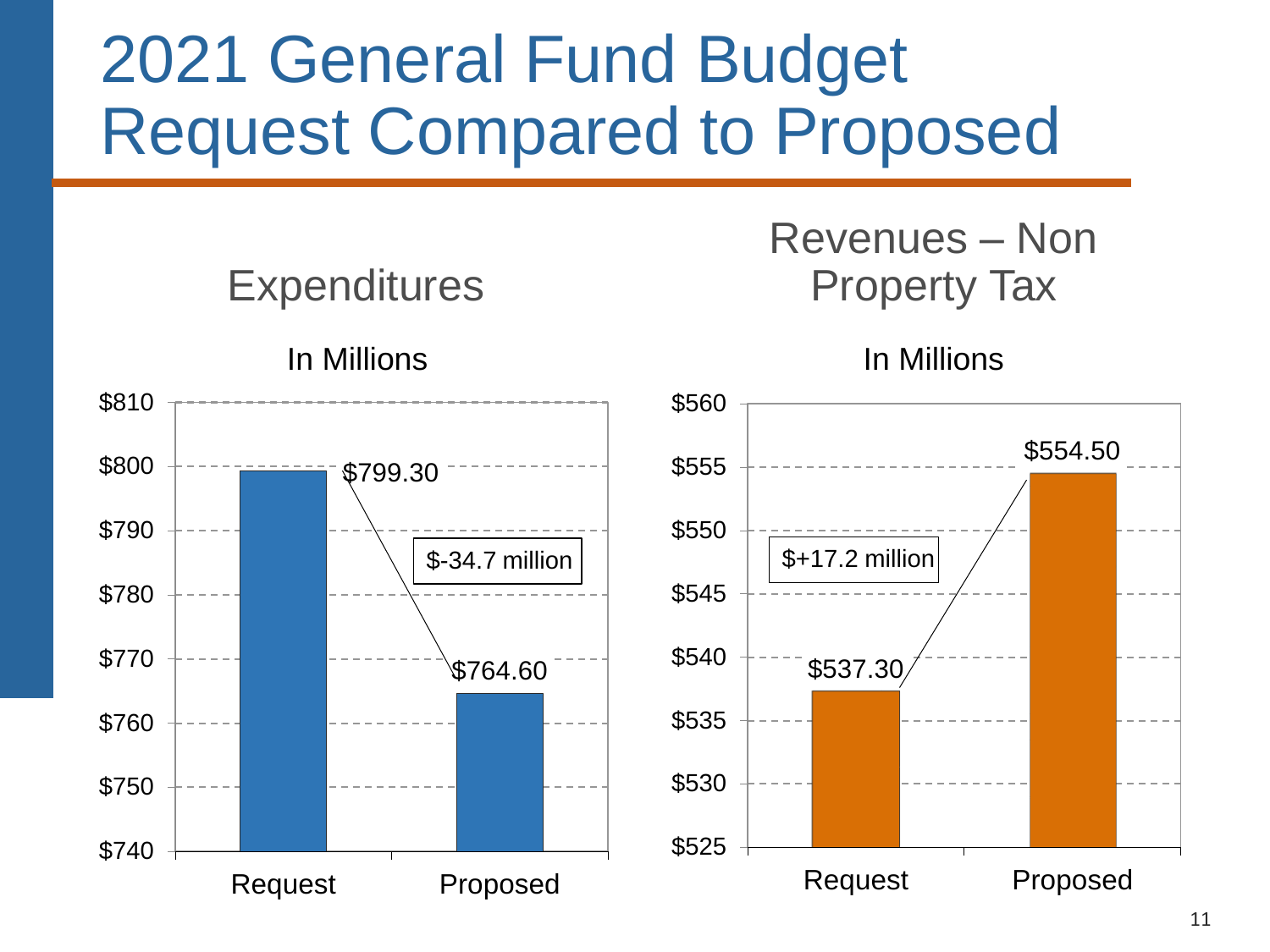## Changes from the 2020 Budget

#### Revenues

- 1. Property tax levy increases 2.8% (\$8.2 million)
- 2. TSF withdraw down \$3.5 million
- 3. Street Lighting Fee \$10.5 million
- 4. Vehicle Registration Fee \$3.2 million
- 5. General City Purpose Revenue \$-6.5 million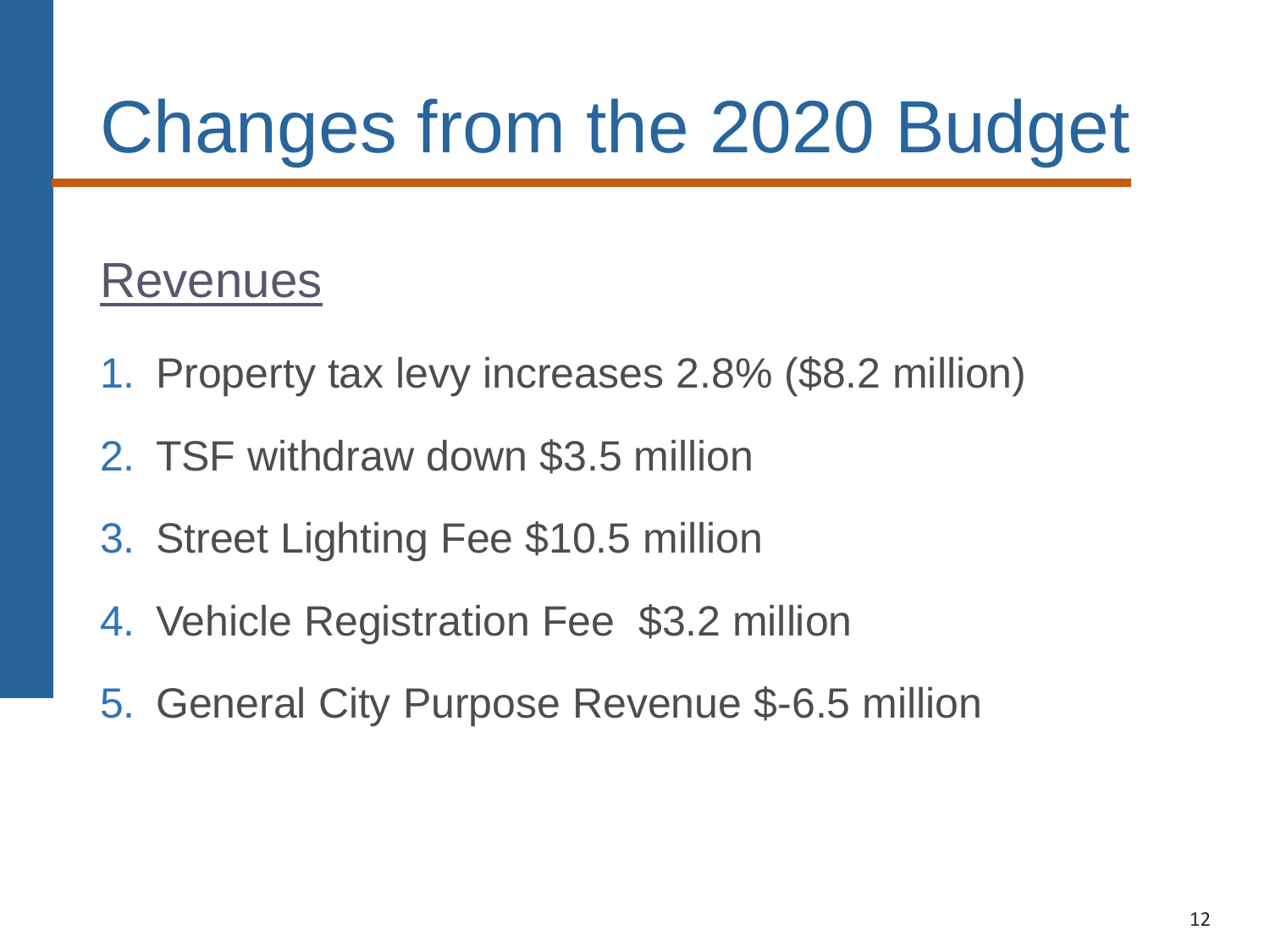## Changes from the 2020 Budget

Expenditure Changes

- 1. Eliminate 120 sworn police positions
- 2. Eliminate 1 Fire apparatus
- 3. \$8 million contribution to the Employer Pension Reserve Fund
- 4. \$6.4 million for housing initiatives
- 5. \$4 million of CDBG funding for COVID-19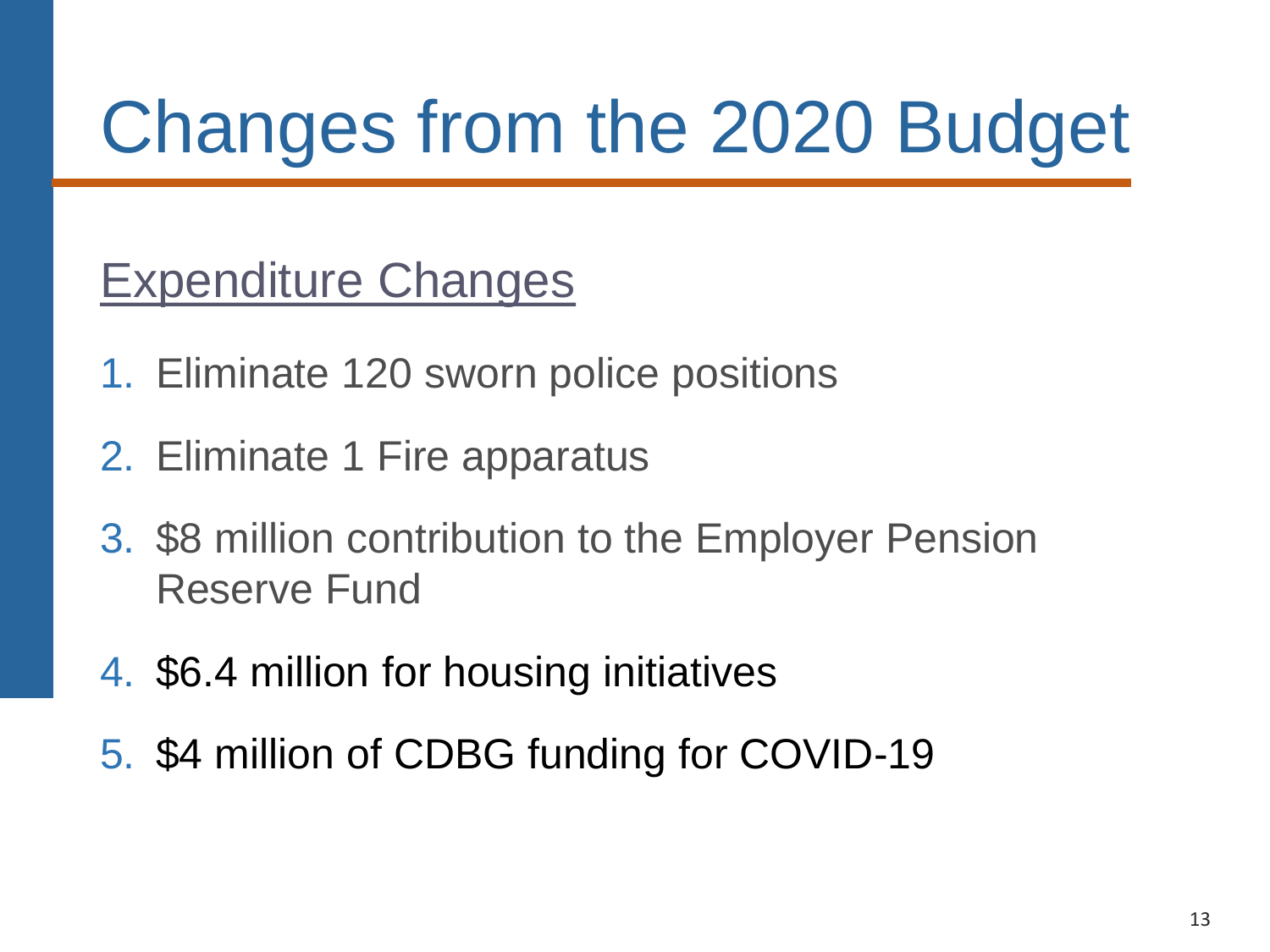## Pension Contribution Outlook

- Budgeted a payment of \$71 million in 2020 based on the current stabilized contribution plan
- **S8 million put into the pension reserve fund**
- By 2023, the estimated payment will be \$158 million to \$171 million
- Current pension reserve balance is \$34 million
- Build up pension reserve balance to \$50 million by 2023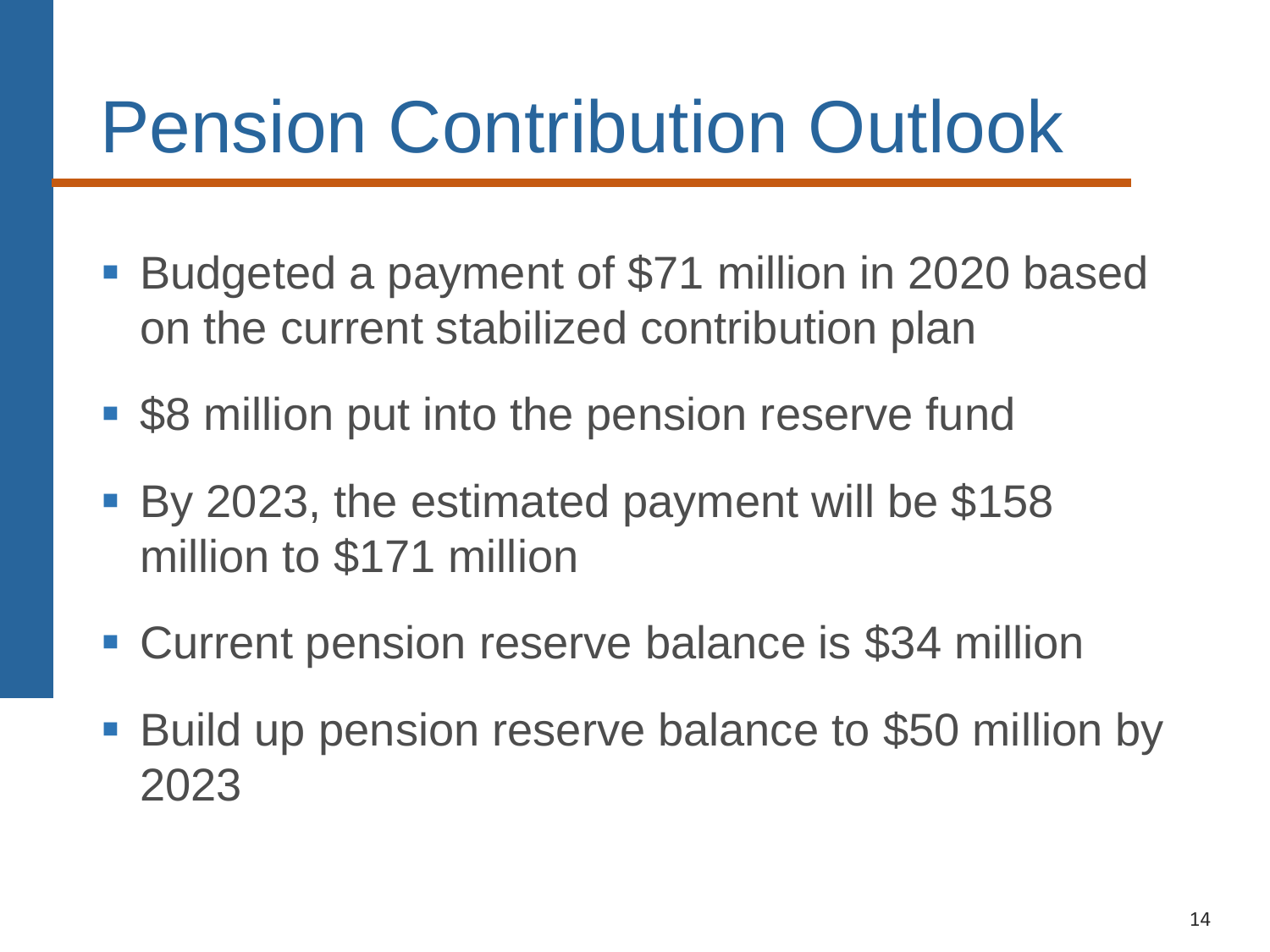## Pension Contribution Outlook

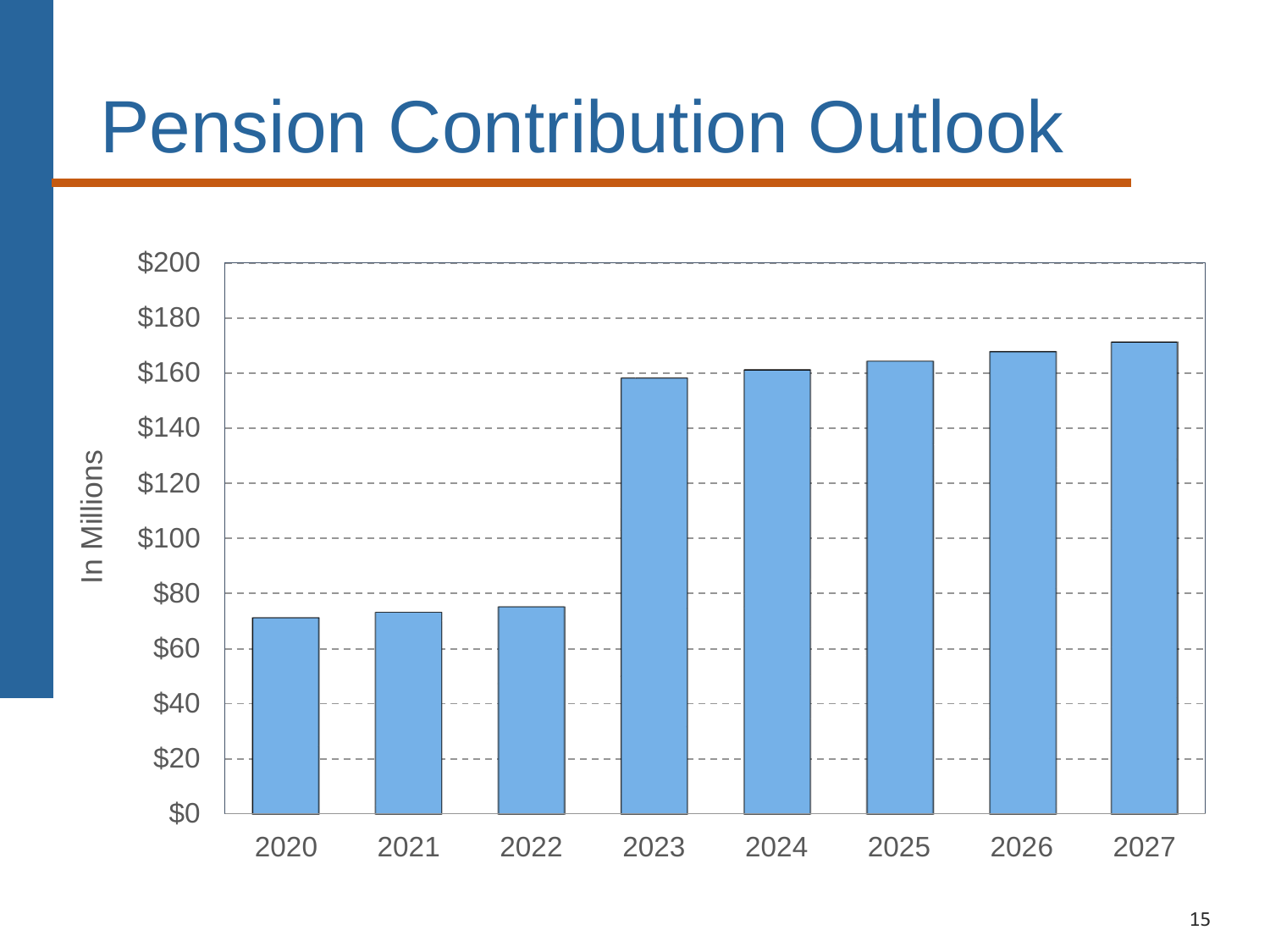## Pension Reform

- **Higher employee pension contributions**
- **Develop a hybrid pension system more similar to** the Wisconsin Retirement System
	- Will reduce future liabilities